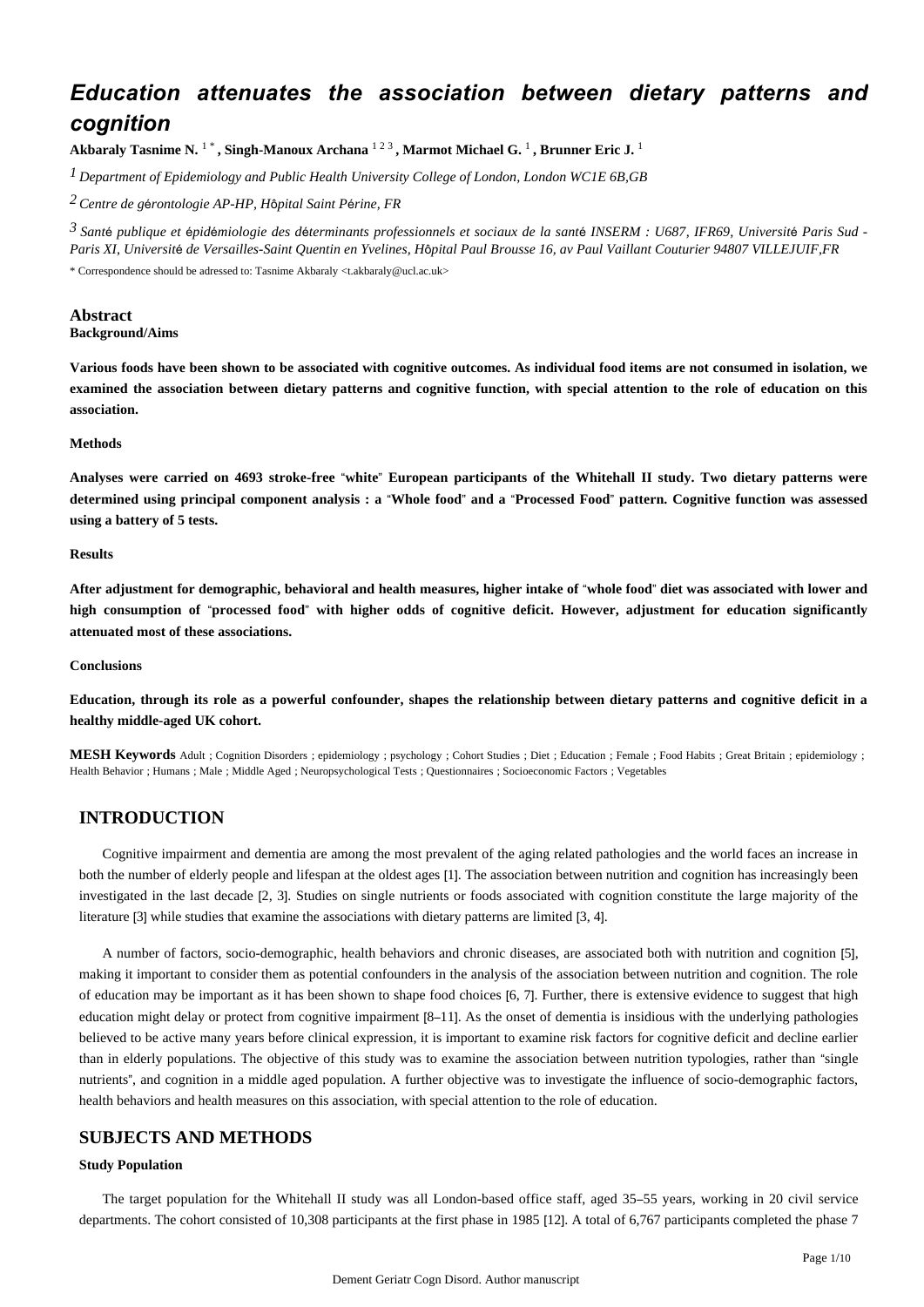screening examination (2002–2004). Analyses in this study were restricted to the 4693 white European participants with data on cognitive function, dietary assessments and all covariates at phase 7. Black (N=93) and Asian (N=197) participants were excluded due to differences in eating behavior. We also excluded participants with self-reported stroke or transient ischemic attack (n=120).

After complete description of the study to the subjects, written informed consent was obtained; the University College London ethics committee approved the study.

#### **Dietary Assessment**

A machine-readable Food Frequency Questionnaire (FFQ) [13] based on one used in the US Nurses Health study [14] was sent to the participants. The food list (127 items) in the FFQ was anglicised, and foods commonly eaten in the UK were added [15]. A common unit or portion size for each food was specified, and participants were asked how often, on average, they had consumed that amount of the item during the previous year. Response to all items was on a 9-point scale, ranging from 'never or less than once per month' to 'six or more times per day'. The selected frequency category for each food item was converted to a daily intake.

According to the nutrient profile and culinary use of food items, the 127 items of the FFQ were grouped in 37 predefined food groups (by adding food items within each group) (Appendix 1). Dietary patterns were identified using principal component analysis of these 37 groups. The factors were rotated by an orthogonal transformation (Varimax rotation function in SAS; SAS Institute, Cary, NC) to achieve a simple structure, allowing greater interpretability. Two dietary patterns were identified using multiple criteria: the diagram of eigenvalues, the Scree plot, the interpretability of the factors and the percentage of variance explained by the factors (Table 1). The factor score for each pattern was calculated by summing intakes of food groups weighted by their factor loadings. Factors loadings represent correlation coefficients between the food groups and particular patterns. The first pattern was heavily loaded by high intake of vegetables, fruits, dried legume and fish, labeled the "whole food" pattern. The second pattern, labeled "processed food", was heavily loaded by high consumption of sweetened desserts, chocolates, fried food, processed meat, pies, refined grains, high fat dairy products, margarine and condiments. Each participant received a factor score for each identified pattern. Factor analysis does not group individuals into clusters, instead all individuals contribute to both factors and it is the homogeneity between food items that defines the factors. To assess the validity of the dietary patterns resulting from this "a posteriori" 37 food grouping, we reanalysed the principal component analyses using the 127 individual food items and the results obtained were similar.

#### **Cognitive function**

The cognitive test battery [16] consisted of five standard tasks chosen to comprehensively evaluate cognitive functioning in middle-aged adults. High scores on all tests denote better performance. The first was a 20-word free-recall test of short-term verbal memory. Participants were presented with a list of 20 one- or two-syllable words at 2-sec intervals and were then asked to recall in writing as many of the words as they could, in any order; they had 2 min to do so. Next was the AH4-I [17], composed of a series of 65 verbal and mathematical reasoning items of increasing difficulty. This test of inductive reasoning measures the ability to identify patterns and infer principles and rules. Participants had 10 min to complete this section. This was followed by the Mill Hill vocabulary test [18] that assesses knowledge of verbal meaning and encompasses the ability to recognize and comprehend words. We used this test in its multiple format, which consists of a list of 33 stimulus words ordered by increasing difficulty and six response choices. Finally, we used two measures of verbal fluency: phonemic, and semantic [19]. Phonemic fluency was assessed via "s" words and semantic fluency via "animal" words. Subjects were asked to recall in writing as many words beginning with "s" and as many animal names as they could. One minute was allowed for each test of fluency.

#### **Covariates**

Socio-demographic variables consisted of age, gender, marital status (married or cohabited, single, divorced, widowed) and education, regrouped into five levels (no formal education, lower secondary education, higher secondary education, university degree, higher university degree). Health behaviours measured were smoking habits (non smoker, former, current smoker) and physical activity, converted into MET-scores [20] and categorized as "mildly energetic" (MET values below 3), "moderately energetic" (MET values ranging from 3 to 6) and "vigorous" (MET values of 6 or above) physical activity. Health status was ascertained by prevalence of Coronary Heart Disease (CHD), based on clinically verified events and included fatal and non fatal myocardial infarction and definite angina as described previously [21], diabetes (diagnosed according to WHO definition), hypertension (systolic/diastolic blood pressure ≥ 140/90 mm Hg respectively or use of hypertensive drugs), dyslipidemia (LDL cholesterol ≥ 4.1 mmol/L or use of lipid-lowering drugs), BMI (calculated from measured high and weight,  $kg/m<sup>2</sup>$ ) and mental health, using the 30-item General Health Questionnaire [22].

#### **Statistical analysis**

Cognitive deficit was defined as performances in the worst sex-specific quintile. Among men (women), this corresponded to scores ≤5 (5) for memory, ≤39 (31) for reasoning, ≤24 (21) for vocabulary, ≤13 (12) for phonemic and semantic fluency. Logistic regression was used to model the association between the tertiles on the two factors representing the two dietary patterns and cognitive deficit. In the first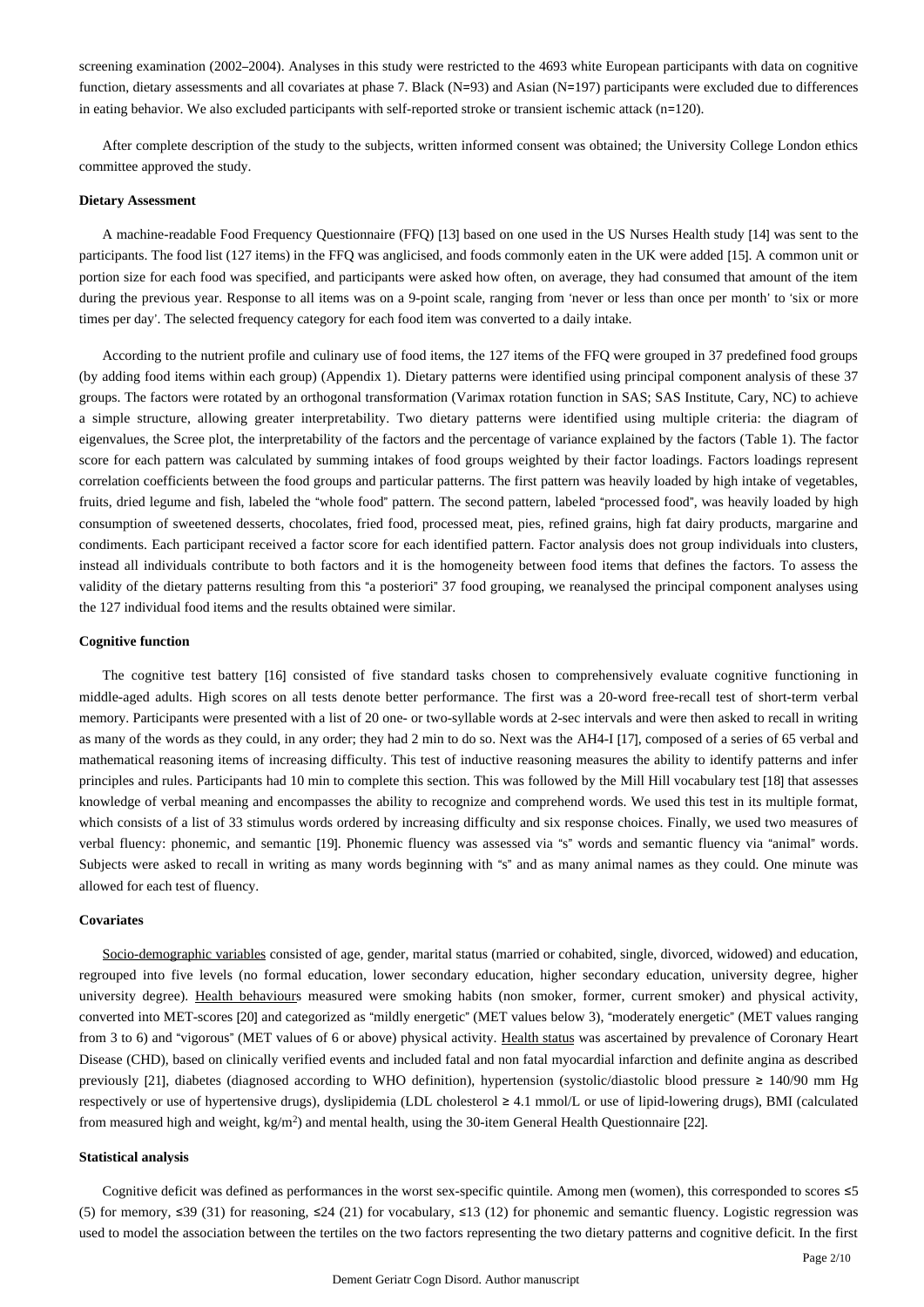model (M1), the analyses were adjusted for sex, age and energy intake. In the fully adjusted model (M2), the analyses were further adjusted for marital status, health behaviors and health measures. All the analyses were carried out first without and then after adjustment for education. Interaction between dietary pattern and education were also tested, and analyses of the association between dietary patterns and cognition stratified by education (by grouping no formal education and lower secondary education together and levels above higher secondary education) were performed. All analyses were conducted with the use of SAS software, version 9 (SAS Institute).

# **RESULTS**

Compared to the 6767 stroke free participants still alive at phase 7, participants included in the analyses (n=4693) were less likely to be women (26.2% vs. 39.2%) or to have no academic qualifications or lower secondary education (30.7 % vs. 45.0%).

Sample characteristics as a function of the tertiles of the two dietary patterns, "whole food" and "processed food" are shown in Table 2. Tables 3 and 4 shows the association between the tertiles of the "whole food" (Table 3) and "processed food" (Table 4) dietary patterns and cognitive deficit, defined as performance in the worst quintile for each cognitive test. In analyses unadjusted for education, being in the highest tertile of "whole food" dietary pattern was associated with lower odds of deficit on all cognitive tests. On the other hand, participants with high intake of "processed food" compared to those with a low intake had higher odds of cognitive deficit for reasoning (Odds ratio (OR)=1.55; 95% Confidence Interval (CI)=1.21–1.98), vocabulary (OR=2.36; 95% CI=1.84–3.04), phonemic (OR=1.70; 95%  $CI = 1.33-2.19$ ) and semantic fluency  $(OR = 1.58; 95\% CI = 1.25-2.01)$  but not for memory  $(OR = 1.26; 95\% CI = 0.95-1.67)$  in analyses adjusted for marital status, health behaviors and health status (M2, Table 4). However adjustment for education attenuated all associations. The lower odds of cognitive deficit associated with higher intake of "whole food" pattern only remained significant for vocabulary (OR=  $0.75$ ; 95%  $0.60-0.92$ ) and semantic fluency (OR=0.72; 95% CI=0.59–0.88) (Table 3). Similarly the higher odds of cognitive deficit associated with greater intake of "processed food" pattern remained significant for vocabulary (OR=1.63; 95% CI=1.25–2.13) and phonemic fluency (OR=1.34; 95% CI=1.04–1.74) (Table 4).

The interaction term between the dietary patterns and education (by grouping no formal education and lower secondary education together and levels above higher secondary education) did not provide any evidence for a moderating effect for education (all p between 0.12 and 0.89). In analyses stratified by education, there was no evidence of different associations between diet and cognition in the different education groups (results not showed).

### **DISCUSSION**

We examined associations between two distinct dietary patterns, "whole food" (rich in fruit, vegetables, dried legume and fish) and " processed food" (rich in processed meat, chocolates, sweet desserts, fried food, refined cereals and high fat dairy products) and cognitive deficit in a middle aged population. In fully adjusted models, but without taking account the influence of education, our results suggested that "whole food" pattern was associated with lower and the "processed food" pattern with increased odds of cognitive deficit. However, adjustment for education considerably attenuates these associations, suggesting that education is an important confounder in the association between nutrition and cognition.

While dietary patterns have been investigated in relation to several chronic diseases such as cardiovascular diseases [23], or diabetes [ 24], studies on the relation between dietary patterns and cognitive functioning are less frequent. One exception is a recent study [4] that examined the association between dietary pattern, using dietary indices, and the risk of Alzheimer's disease and cognitive decline in an elderly population. They showed that high adherence to Mediterranean Diet [25] decreased the risk of cognitive decline and Alzheimer's disease in a non demented, multi-ethnic elderly cohort (N=2258, mean age 77.2 ± 6.6 years). This association remained significant after adjustment for education. The use of an "a priori" definition like the Mediterranean score presents the inconvenience of weighting equally the underlying individual food component categories, which, in turn are composed of a number of food constituents. Using an "a posteriori " factor analyses, our results, unadjusted for education, support those reported using the Mediterranean Diet [4] by suggesting that a diet rich in fruits, vegetable and fish is associated with lower odds of cognitive deficit while a diet rich in processed meat, chocolates and sweeteners desserts, fried food, refined grains and high fat dairy products is associated with greater odds of cognitive deficit.

In our analysis, the diet and cognition relationship remained unchanged after adjustment for sex, age, energy intake, marital status, physical activity, smoking habits, chronic diseases (diabetes, dyslipidemia, CHD, hypertension), BMI and mental health. Our finding, before adjustment for education, of a relationship between the "whole food" dietary pattern and cognitive deficit is supported, partly, by results of two prospective studies that found high intake of vegetables to be associated with a slower rate of cognitive decline at older ages [26, 27]. The beneficial effect of fruits and vegetables on cognition could be a result of high amounts of antioxidants in these foods. However, the literature on the association between antioxidants levels in blood or estimated from food intake and cognitive performances or dementia is inconsistent and dependent on the specific nutrient examined [28]. Our "whole food" dietary pattern also included a high intake of fish and there is consistent evidence to support this finding. Many studies have shown high fish consumption to be associated with low incidence of dementia [29, 30] including Alzheimer diseases [29–31], slower cognitive decline in elderly [32, 33] and with lower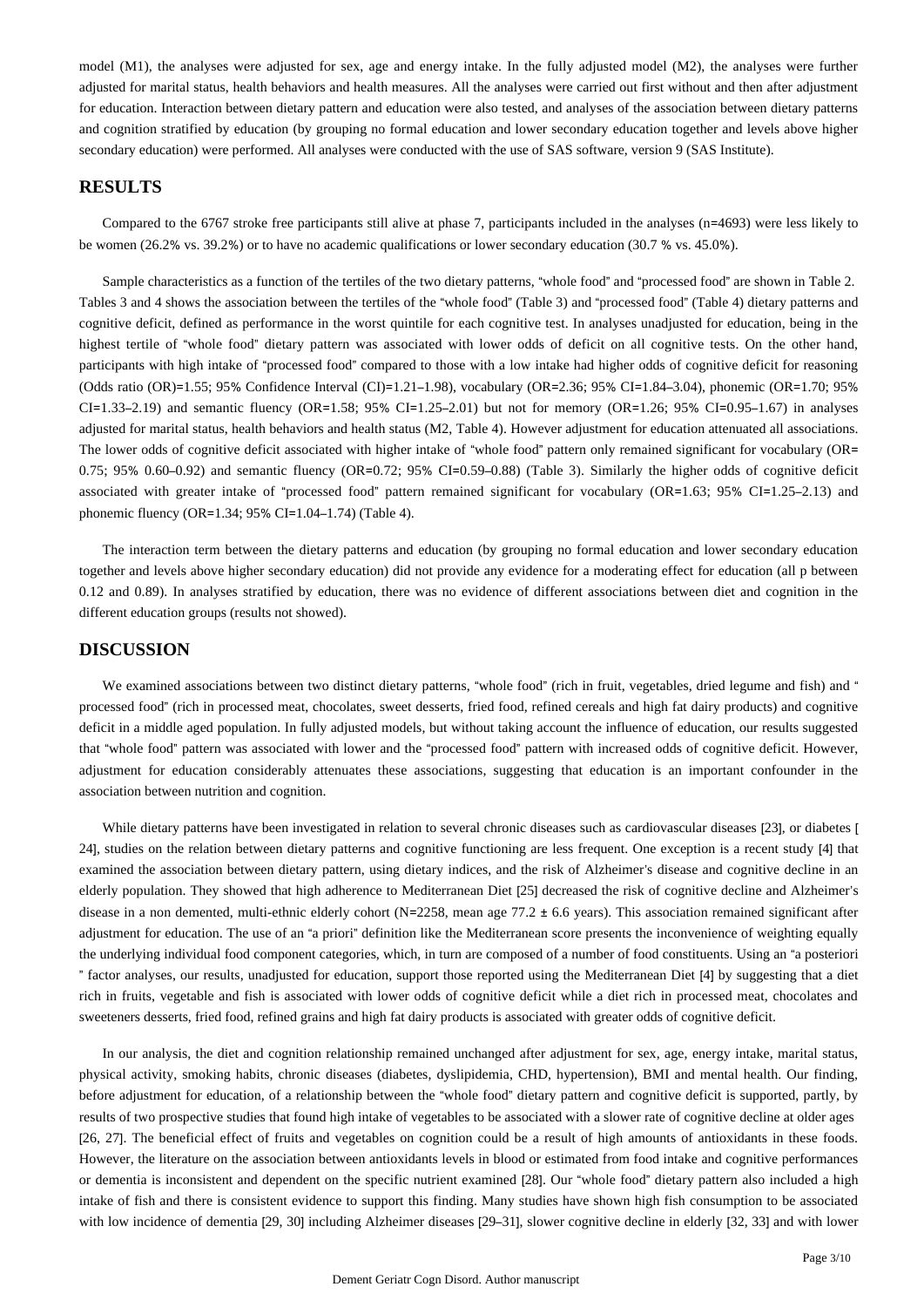cognitive impairment in a middle aged population [34]. The protective effects of fish consumption has been traditionally attributed to its high content in long chain omega 3 poly-unsaturated fatty acids (PUFA) which are a major components of neuron membranes and have vascular and anti-inflammatory properties [35]. Then, the association between the "whole food" diet on cognition observed in our study could be explained by the cumulative and synergic effect of nutrients from different source of foods rather than by the effect of one isolated nutrient.

The "processed food" factor described in our study was highly loaded by sweets desserts, fried food, processed food, refined grain products and high fat dairy products was very close to the "Western" pattern defined in the American population [36] which has been shown to be correlated with markers of systemic inflammation [37]. Several lines of investigation have suggested that inflammation is involved in the pathogenesis of dementia [38–42]. However, the association between inflammation and cognition is still under debate [43] and more studies are needed to better understand the association between the "processed food" intake, inflammation process and cognition.

In this middle aged British population, we showed education to influence the relationship between dietary pattern and cognition. The test for interaction suggests that it does not moderate the association between dietary factors and cognition, in that the diet-cognition association is similar in high and low education groups. The attenuation of the diet-cognition association after adjustment for education is a statistical result and could suggest two things. One, that education mediates the association between dietary factors and cognition in that dietary factors influence education which then influences cognition. However, the first part of this causal chain is unlikely as education was assessed prior to the dietary measures and it appears unlikely that dietary factors influence education in this way. The second explanation for the substantially attenuated in the association between dietary patterns and cognition is that education acts as a confounder. Previous research shows that education is linked to dietary behavior [6, 7], the exposure being considered here and cognition [8–11], the outcome. Thus, we argue that education plays an important confounding role in the association between dietary patterns and cognition.

The confounder role of education could work in several ways. One, education is associated with dietary habits and nutrients intake. Low education is associated with poor health behaviors, smoking, less regular physical activity, etc. Thus, participants with lower education have less healthy eating patterns compared to those with higher education. Furthermore, there is some evidence to show that lower socio-economic position, of which education is a measure, is associated with purchase of foods that are cheaper per unit of energy rather than foods rich in protective nutrients [44–47]. Finally, low education is also related to poorer health-related nutrition knowledge [6, 7] that are determinants of food choice. Second, education as a risk factor of cognitive impairment could confound the diet-cognition relationship. Low education has been shown to be associated with increased risk of dementia [8–11]. These observations are supported by the cognitive reserve hypothesis [48, 49] which stipulates that cognitive reserve delays the onset of clinical manifestations of dementia.

Our study has several potential limitations. First, the use of semi-quantitative food questionnaire, only on specific foods, is recognized to be less precise than dietary assessment using diary questionnaire. However, in this study population, at a previous wave of data collection, we have shown that nutrient intakes estimated by the FFQ method were well correlated with biomarker levels and with intake estimates from the generally more accurate 7 day-diary [13]. Second, the cross-sectional framework of the analyses makes it impossible to draw causal inferences on the association between nutrition and cognition. Third, Whitehall II study participants are office-based civil servants, and who are not fully representative of the British population [12, 50]. Finally, the factors analyses approach used to identify these patterns involves several arbitrary decisions such as the consolidation of food items into food groups, the number of factors extracted, the methods of rotation or labeling of the factors [51].

Despite these limitations, by considering an overall diet approach rather than a "single" nutrient or food approach, our study is the first to show, in middle aged general population, that education, through its role as a powerful confounder, shapes the relationship between the 2 dietary patterns -"whole food" and "processed food" pattern- and cognitive function.

## **Ackowledgements:**

Authors thank all of the participating civil service departments and their welfare, personnel, and establishment officers; the British Occupational Health and Safety Agency; the British Council of Civil Service Unions; all participating civil servants in the Whitehall II study; and all members of the Whitehall II study team.

Funding/Support: The Whitehall II study has been supported by grants from the British Medical Research Council (MRC); the British Heart Foundation; the British Health and Safety Executive; the British Department of Health; the National Heart, Lung, and Blood Institute (grant HL36310); the National Institute on Aging (grant AG13196); the Agency for Health Care Policy and Research (grant HS06516); and the John D. and Catherine T. MacArthur Foundation Research Networks on Successful Midlife Development and Socioeconomic Status and Health. AS-M is supported by a "European Young Investigator Award" from the European Science Foundation. MM is supported by an MRC research professorship. The sponsors did not participate in the design and conduct of the study; collection, management, analysis, and interpretation of the data; or preparation, review, or approval of the manuscript.

# **Footnotes:**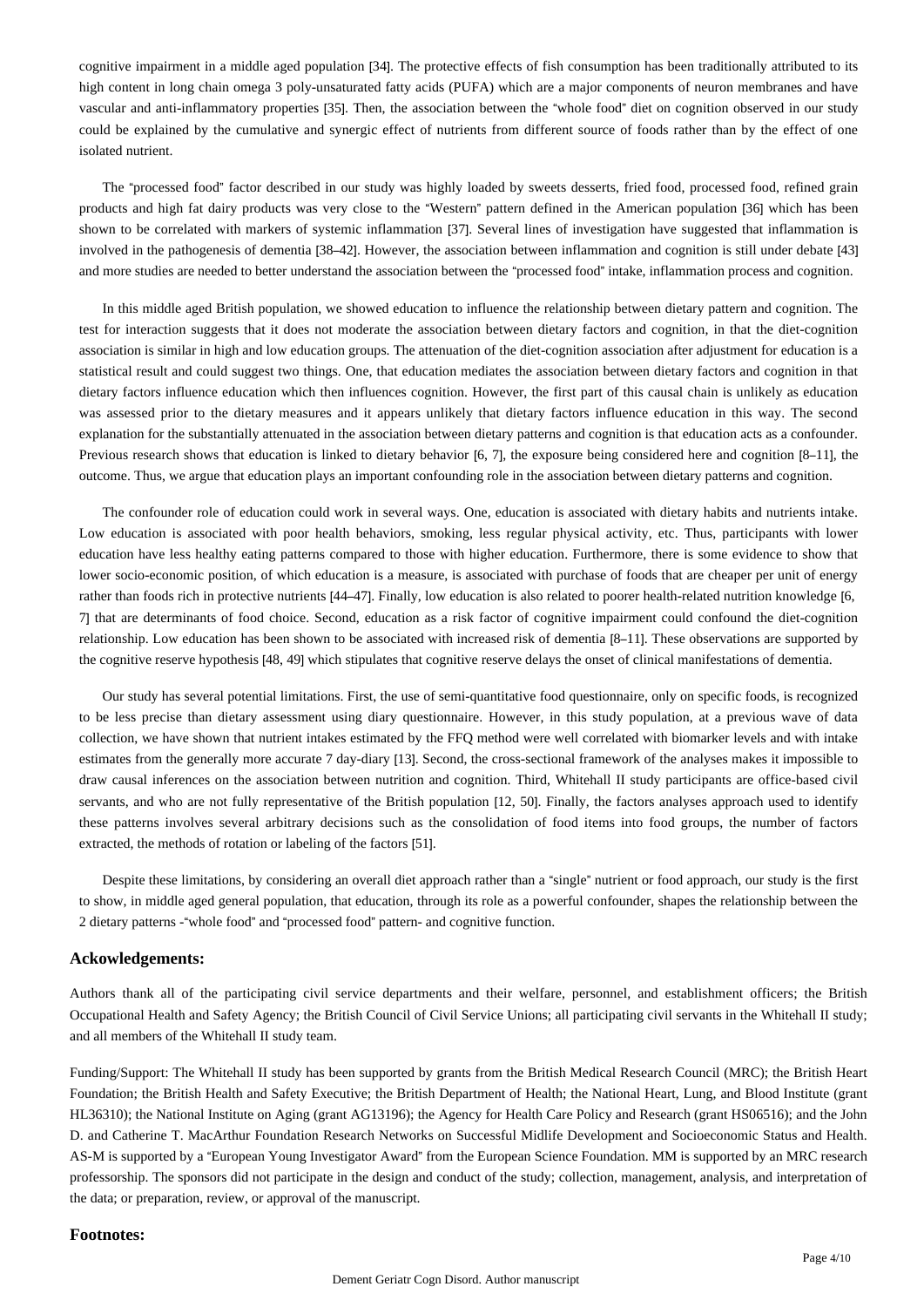**Author Contributions**: EJB, AS-M and MGM designed the study; TNA conducted the statistical analyses and co-wrote the initial and final drafts. EJB, AS-M and MGM co-wrote the final draft.

The Author report no conflict of interest.

TNA had full access to all of the data in the study and takes responsibility for the integrity of the data and the accuracy of the data analysis.

# **References:**

- 1. World Health Organization Active Ageing : A Policy Framework. 2002; World Health Organization; Madrid, Spain
- 2. Luchsinger JA , Mayeux R Dietary factors and Alzheimer's disease. Lancet Neurol. 2004; 3: (10) 579- 87
- 3. Van Dyk K , Sano M The impact of nutrition on cognition in the elderly. Neurochem Res. 2007; 32: (4–5) 893- 904
- 4. Scarmeas N Mediterranean diet and risk for Alzheimer's disease. Ann Neurol. 2006; 59: (6) 912- 21
- 5. Berr C Epidemiology of dementia. Presse Med. 2007; 36: (10P2) 1431- 1441
- 6. Parmenter K , Waller J , Wardle J Demographic variation in nutrition knowledge in England. Health Educ Res. 2000; 15: (2) 163- 74
- 7. Wardle J , Parmenter K , Waller J Nutrition knowledge and food intake. Appetite. 2000; 34: (3) 269- 75
- 8. Ngandu T Education and dementia: what lies behind the association?. Neurology. 2007; 69: (14) 1442- 50
- 9. Roe CM Education and Alzheimer disease without dementia: support for the cognitive reserve hypothesis. Neurology. 2007; 68: (3) 223- 8
- 10. Scarmeas N Education and rates of cognitive decline in incident Alzheimer's disease. J Neurol Neurosurg Psychiatry. 2006; 77: (3) 308- 16
- 11. Stern Y Influence of education and occupation on the incidence of Alzheimer's disease. Jama. 1994; 271: (13) 1004- 10
- 12. Marmot MG Health inequalities among British civil servants: the Whitehall II study. Lancet. 1991; 337: (8754) 1387- 93
- 13. Brunner E Dietary assessment in Whitehall II: comparison of 7 d diet diary and food-frequency questionnaire and validity against biomarkers. Br J Nutr. 2001; 86: (3) 405-
- 14
- 14. Willett WC Reproducibility and validity of a semiquantitative food frequency questionnaire. Am J Epidemiol. 1985; 122: (1) 51- 65
- 15. Bingham SA Validation of dietary assessment methods in the UK arm of EPIC using weighed records, and 24-hour urinary nitrogen and potassium and serum vitamin C and carotenoids as biomarkers. Int J Epidemiol. 1997; 26: (Suppl 1) S137- 51
- 16. Singh-Manoux A , Marmot M High blood pressure was associated with cognitive function in middle-age in the Whitehall II study. J Clin Epidemiol. 2005; 58: (12) 1308- 15
- 17. Heim AW Editor: Windsor AH 4 group test of general intelligence ASE. 1970; Windsor: UK NFER-Nelson Publishing Co. LTD;
- 18. Raven J Guide to using the Mill Hill vocabulary scale with progressive matrices. 1965; London HK Lewis;
- 19. Borkowski J , Benton A , Spreen O Word fluency and brain damage. Neuropsychologica. 1967; 5: 135- 140
- 20. Ainsworth BE Compendium of physical activities: classification of energy costs of human physical activities. Med Sci Sports Exerc. 1993; 25: (1) 71- 80
- 21. Singh-Manoux A Socioeconomic status moderates the association between carotid intima-media thickness and cognition in midlife: Evidence from the Whitehall II study. Atherosclerosis. 2007;
- 22. Goldberg D The Detection of Psychiatric Illness by Questionnaire. 1972; London, England Oxford University Press Inc;
- 23. Hu FB Prospective study of major dietary patterns and risk of coronary heart disease in men. Am J Clin Nutr. 2000; 72: (4) 912-21
- 24. van Dam RM Dietary patterns and risk for type 2 diabetes mellitus in U.S. men. Ann Intern Med. 2002; 136: (3) 201- 9
- 25. Trichopoulou A Adherence to a Mediterranean diet and survival in a Greek population. N Engl J Med. 2003; 348: (26) 2599- 608
- 26. Kang JH , Ascherio A , Grodstein F Fruit and vegetable consumption and cognitive decline in aging women. Ann Neurol. 2005; 57: (5) 713- 20
- 27. Morris MC Associations of vegetable and fruit consumption with age-related cognitive change. Neurology. 2006; 67: (8) 1370- 6
- 28. Akbaraly T Etude des facteurs biologiques nutritionnels dans le vieillissement cerebral. 2006; Faculte de Medecine du Kremlin Bicetre Paris-Kremlin-Bicetre.
- 29. Barberger-Gateau P Fish, meat, and risk of dementia: cohort study. Bmj. 2002; 325: (7370) 932- 3
- 30. Kalmijn S Dietary fat intake and the risk of incident dementia in the Rotterdam Study. Ann Neurol. 1997; 42: (5) 776- 82
- 31. Morris MC Consumption of fish and n-3 fatty acids and risk of incident Alzheimer disease. Arch Neurol. 2003; 60: (7) 940- 6
- 32. Morris MC Fish consumption and cognitive decline with age in a large community study. Arch Neurol. 2005; 62: (12) 1849- 53
- 33. van Gelder BM Fish consumption, n-3 fatty acids, and subsequent 5-y cognitive decline in elderly men: the Zutphen Elderly Study. Am J Clin Nutr. 2007; 85: (4) 1142-7
- 34. Kalmijn S Dietary intake of fatty acids and fish in relation to cognitive performance at middle age. Neurology. 2004; 62: (2) 275- 80
- 35. Yehuda S The role of polyunsaturated fatty acids in restoring the aging neuronal membrane. Neurobiol Aging. 2002; 23: (5) 843- 53
- 36. Hu FB Dietary pattern analysis: a new direction in nutritional epidemiology. Curr Opin Lipidol. 2002; 13: (1) 3- 9
- 37. Lopez-Garcia E Major dietary patterns are related to plasma concentrations of markers of inflammation and endothelial dysfunction. Am J Clin Nutr. 2004; 80: (4) 1029- 35
- 38. Campbell IL Transgenic models to assess the pathogenic actions of cytokines in the central nervous system. Mol Psychiatry. 1997; 2: (2) 125- 9
- 39. Ho GJ Mechanisms of cell signaling and inflammation in Alzheimer's disease. Curr Drug Targets Inflamm Allergy. 2005; 4: (2) 247- 56
- 40. Eikelenboom P , Veerhuis R The importance of inflammatory mechanisms for the development of Alzheimer's disease. Exp Gerontol. 1999; 34: (3) 453- 61
- 41. Schmidt R Early inflammation and dementia: a 25-year follow-up of the Honolulu-Asia Aging Study. Ann Neurol. 2002; 52: (2) 168- 74
- 42. Engelhart MJ Inflammatory proteins in plasma and the risk of dementia: the rotterdam study. Arch Neurol. 2004; 61: (5) 668- 72
- 43. Schram MT Systemic markers of inflammation and cognitive decline in old age. J Am Geriatr Soc. 2007; 55: (5) 708- 16
- 44. Davey Smith G , Brunner E Socioeconomic differentials in health: the role of nutrition. Proc Nutr Soc. 1997; 56: 75- 90
- 45. Dowler E Budgeting for food on a low income in the UK: the case of lone-parent families. Food Policy. 1997; 22: 405- 417
- 46. James WP Socioeconomic determinants of health. The contribution of nutrition to inequalities in health. Bmj. 1997; 314: (7093) 1545- 9
- 47. Stallone DD Dietary assessment in Whitehall II: the influence of reporting bias on apparent socioeconomic variation in nutrient intakes. Eur J Clin Nutr. 1997; 51: (12) 815  $-25$
- 48. Katzman R Education and the prevalence of dementia and Alzheimer's disease. Neurology. 1993; 43: (1) 13- 20
- 49. Stern Y What is cognitive reserve? Theory and research application of the reserve concept. J Int Neuropsychol Soc. 2002; 8: (3) 448- 60
- 50. Marmot M , Brunner E Cohort Profile: the Whitehall II study. Int J Epidemiol. 2005; 34: (2) 251- 6
- 51. Martinez ME , Marshall JR , Sechrest L Invited commentary: Factor analysis and the search for objectivity. Am J Epidemiol. 1998; 148: (1) 17- 9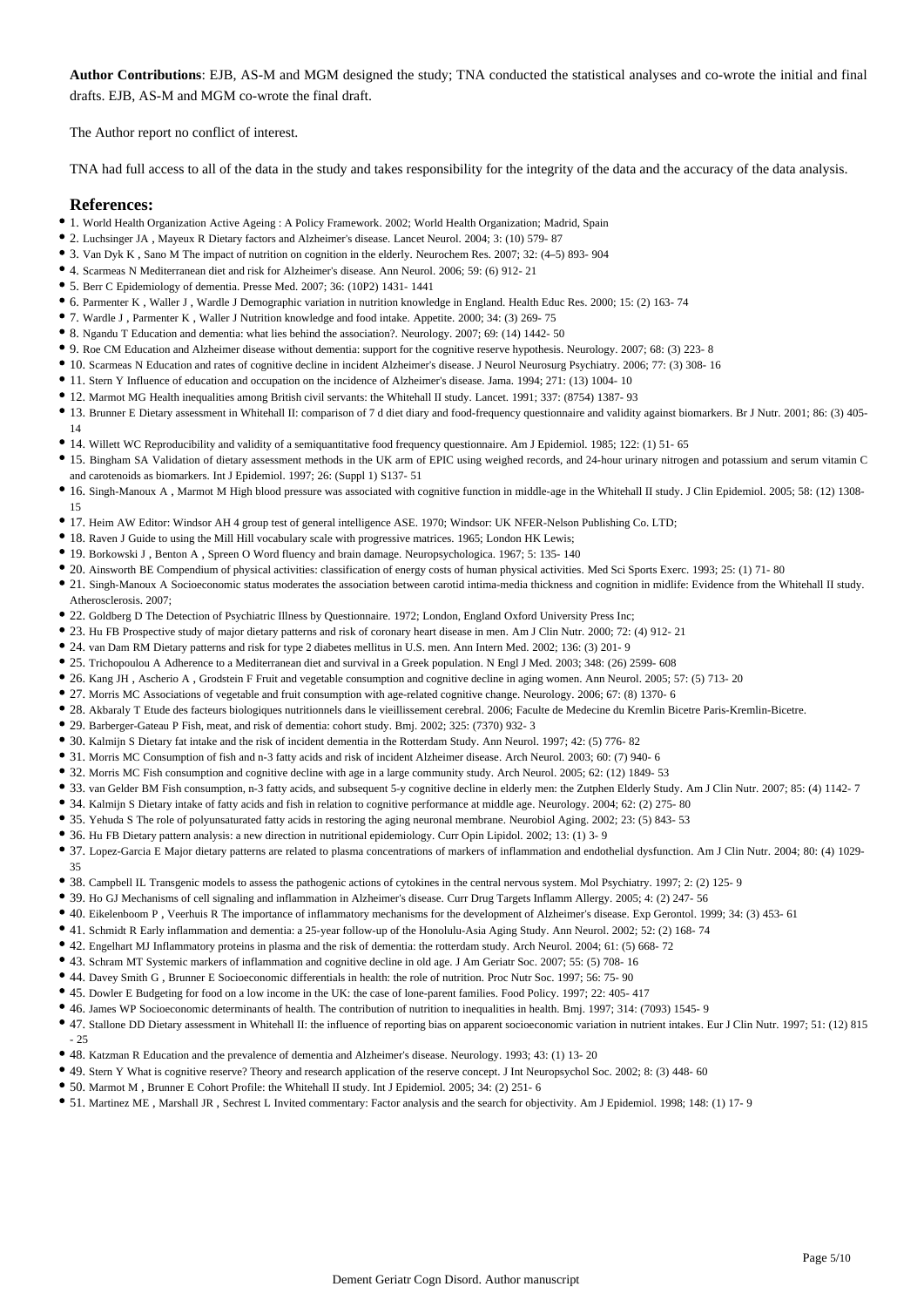|                         | 1 <sup>st</sup> Pattern : "Whole food" pattern | 2 <sup>nd</sup> Pattern : "Processed food" pattern |  |
|-------------------------|------------------------------------------------|----------------------------------------------------|--|
| Leafy vegetables        | 0.68                                           | $\overline{\phantom{0}}$                           |  |
| Other vegetables        | 0.67                                           | $\overline{\phantom{a}}$                           |  |
| Cruciferous vegetables  | 0.57                                           | $\overline{\phantom{0}}$                           |  |
| Tomatoes                | 0.55                                           | $\overline{\phantom{a}}$                           |  |
| Fruits                  | 0.53                                           | $\overline{\phantom{a}}$                           |  |
| Fish                    | 0.46                                           | $\overline{\phantom{0}}$                           |  |
| Salad dressing          | 0.43                                           | $\overline{\phantom{a}}$                           |  |
| Peas and dried Legume   | 0.42                                           | $\overline{\phantom{a}}$                           |  |
| Desserts/biscuits       | $\overline{\phantom{a}}$                       | 0.55                                               |  |
| Chocolate and sweets    | $\overline{\phantom{0}}$                       | 0.50                                               |  |
| Fried food              | $\overline{\phantom{a}}$                       | 0.49                                               |  |
| Processed meats         | $\overline{\phantom{0}}$                       | 0.46                                               |  |
| Quiche/Pie              | $\overline{\phantom{a}}$                       | 0.45                                               |  |
| Margarine               | $\overline{\phantom{a}}$                       | 0.44                                               |  |
| Refined grain           | $\overline{\phantom{0}}$                       | 0.41                                               |  |
| High fat dairy products |                                                | 0.41                                               |  |
| Condiments              | $\overline{\phantom{0}}$                       | 0.41                                               |  |

Factor loading  $*$  for high loading items (≥0.40) $*$  on the two dietary patterns

\* The 2 dietary patterns were identified using principal component analysis. Factor loadings issued from orthogonal rotation, represent the correlation between the factors and individual items from food group.

\*\* Values < 0.40 were not listed in order to simplify interpretation of the factors (see Appendix 1)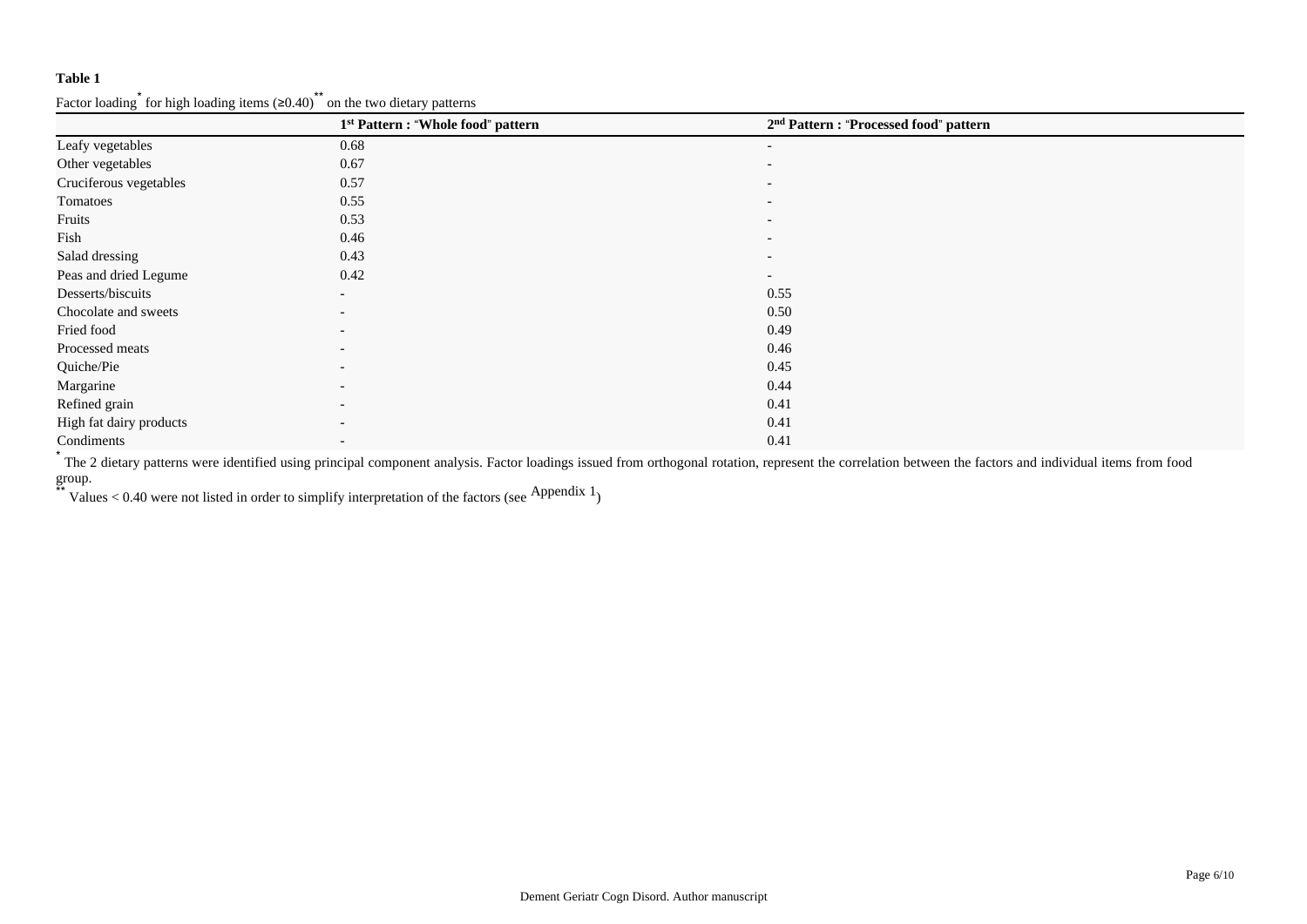Characteristics of the sample as a function of the dietary patterns at phase 7 (2002–04).

|                                  |                    | "Whole food" dietary pattern |                    | "Processed food" dietary pattern |                    |                    |                  |             |  |  |
|----------------------------------|--------------------|------------------------------|--------------------|----------------------------------|--------------------|--------------------|------------------|-------------|--|--|
|                                  | Tertile $1$ n=1564 | Tertile $2$ n=1565           | Tertile $3$ n=1564 | P for trend                      | Tertile $1$ n=1564 | Tertile $2$ n=1565 | Tertile 3 n=1564 | P for trend |  |  |
| % women                          | 24.2               | 24.3                         | 30.1               | $<10-4$                          | 38.5               | 25.2               | 14.9             | $<10-4$     |  |  |
| Age (year)                       | 60.7(5.9)          | 61.1(6.0)                    | 61.3(5.9)          | 0.02                             | 60.9(5.8)          | 61.0(5.9)          | 61.2(6.2)        | 0.45        |  |  |
| % Single or divorced             | 24.1               | 17.3                         | 16.3               | $<10-4$                          | 20.9               | 17.6               | 19.2             | $<10-4$     |  |  |
| % no academic qualification      | 13.0               | 8.6                          | 6.9                | $<10-4$                          | 8.2                | 8.8                | 8.2              | 0.05        |  |  |
| % Current Smoker                 | 14.7               | 9.3                          | 8.6                | $<10-4$                          | 9.4                | 10.9               | 12.3             | 0.02        |  |  |
| % Low level of physical activity | 19.7               | 12.7                         | 11.5               | $<10-4$                          | 15.5               | 14.1               | 14.4             | 0.59        |  |  |
| % Diabetic                       | 5.9                | 5.9                          | 5.9                | 0.98                             | 4.8                | 6.8                | 5.9              | 0.06        |  |  |
| % with hypertension              | 34.6               | 35.8                         | 36.8               | 0.45                             | 36.1               | 36.9               | 34.3             | 0.32        |  |  |
| % dyslipidemic                   | 39.2               | 38.9                         | 37.4               | 0.54                             | 39.8               | 40.0               | 35.7             | 0.02        |  |  |
| % with coronary heart diseases   | 6.3                | 7.1                          | 6.6                | 0.64                             | 6.1                | 6.3                | 7.5              | 0.22        |  |  |
| BMI $(kg/m2)$                    | 26.6(4.3)          | 26.5(4.0)                    | 26.5(4.2)          | 0.48                             | 26.3(4.4)          | 26.6(4.1)          | 26.6(4.0)        | 0.17        |  |  |
| GHQ (score)                      | 77.1(15.8)         | 77.6(15.3)                   | 78.3 (15.0)        | 0.09                             | 77.5(16.2)         | 78.5 (14.5)        | 77.0(15.4)       | 0.02        |  |  |
| Total energy (kcal/day)          | 1927 (568)         | 2186 (551)                   | 2489 (666)         | $<10-4$                          | 1723 (405)         | 2115 (393)         | 2765 (596)       | $<10-4$     |  |  |

BMI Body Mass Index; GHQ General Health Questionnaire

\* Tertile 1, 2 and 3 represent individuals in the lowest, intermediate and highest thirds of the dietary factor score

\*\* for continuous variable, m with its standard deviation were given.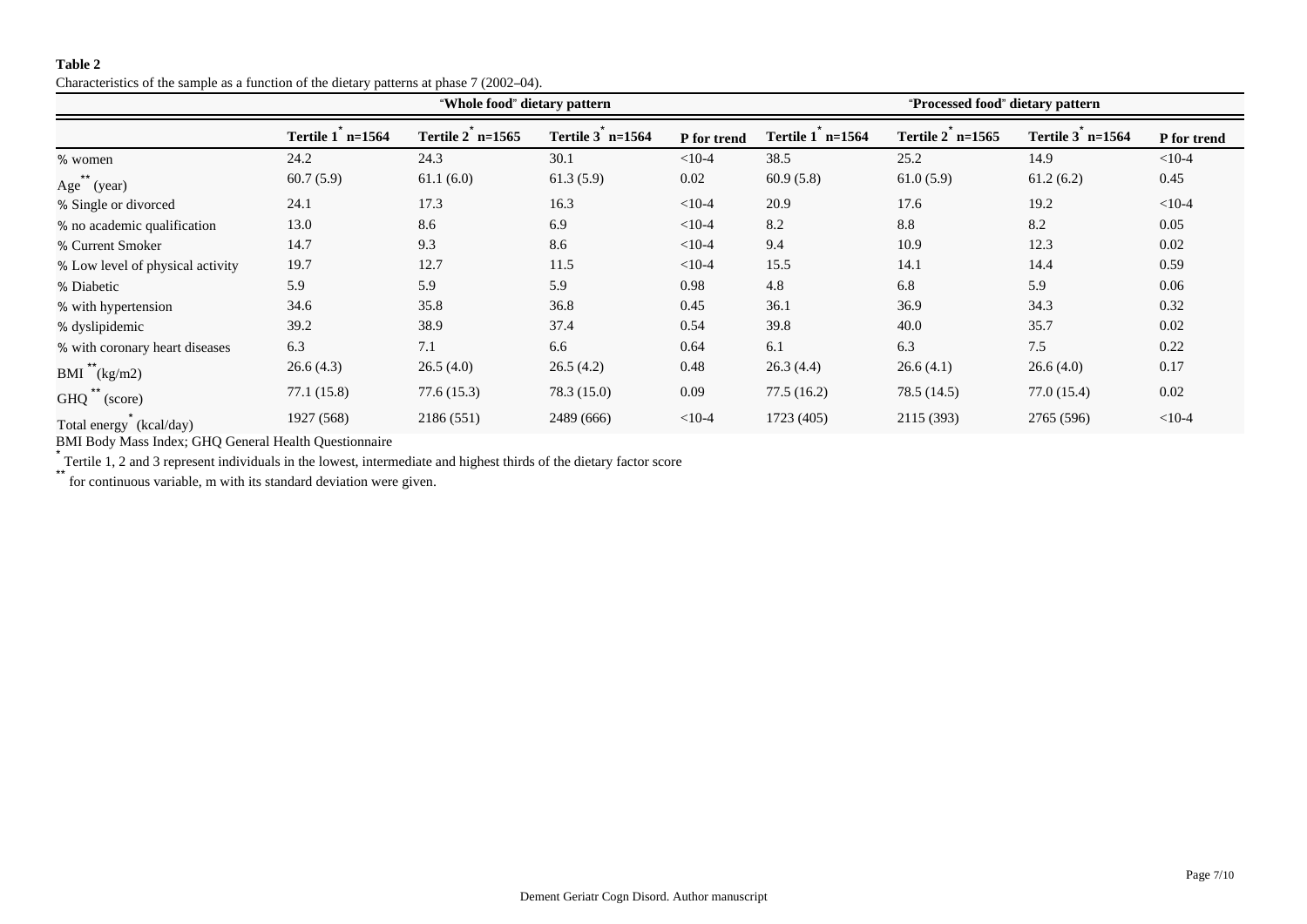Association between tertiles of the "whole food" pattern and cognitive deficit

|                         |                |                |           | Without adjustment for education |                |               | After adjustment for education |                   |           |               |                |               |        |
|-------------------------|----------------|----------------|-----------|----------------------------------|----------------|---------------|--------------------------------|-------------------|-----------|---------------|----------------|---------------|--------|
|                         |                | $T1^{\dagger}$ |           | T2                               | $T3^{\dagger}$ |               |                                | $T1$ <sup>1</sup> | T2        |               | $T3^{\dagger}$ |               |        |
|                         |                | <b>OR</b>      | <b>OR</b> | <b>OR</b>                        | <b>OR</b>      | 95% CI        | $\mathbf{n}$                   | <b>OR</b>         | <b>OR</b> | 95% CI        | OR             | 95% CI        | p      |
| <b>Memory</b>           | M1             |                | 0.79      | $0.65 - 0.97$                    | 0.67           | $0.54 - 0.84$ | 0.002                          |                   | 0.87      | $0.71 - 1.07$ | 0.78           | $0.62 - 0.98$ | 0.09   |
|                         | M <sub>2</sub> |                | 0.85      | $0.69 - 1.05$                    | 0.74           | $0.59 - 0.93$ | 0.03                           |                   | 0.93      | $0.75 - 1.15$ | 0.85           | $0.68 - 1.08$ | 0.42   |
| <b>Reasoning</b>        | M1             |                | 0.68      | $0.57 - 0.82$                    | 0.64           | $0.53 - 0.77$ | $<10-4$                        |                   | 0.81      | $0.67 - 0.98$ | 0.85           | $0.70 - 1.05$ | 0.08   |
|                         | M <sub>2</sub> |                | 0.73      | $0.61 - 0.88$                    | 0.69           | $0.57 - 0.84$ | 0.0002                         |                   | 0.86      | $0.71 - 1.04$ | 0.92           | $0.75 - 1.13$ | 0.31   |
| <b>Vocabulary</b>       | M1             |                | 0.68      | $0.57 - 0.81$                    | 0.55           | $0.45 - 0.67$ | $<10-4$                        |                   | 0.84      | $0.70 - 1.02$ | 0.78           | $0.63 - 0.96$ | 0.04   |
|                         | M <sub>2</sub> |                | 0.68      | $0.56 - 0.81$                    | 0.54           | $0.44 - 0.66$ | $<10-4$                        |                   | 0.82      | $0.68 - 1.00$ | 0.75           | $0.60 - 0.92$ | 0.02   |
| <b>Phonemic fluency</b> | M1             |                | 0.77      | $0.64 - 0.92$                    | 0.72           | $0.59 - 0.88$ | 0.002                          |                   | 0.87      | $0.72 - 1.05$ | 0.89           | $0.73 - 1.10$ | 0.32   |
|                         | M <sub>2</sub> |                | 0.83      | $0.69 - 1.00$                    | 0.80           | $0.66 - 0.98$ | 0.06                           |                   | 0.94      | $0.77 - 1.13$ | 0.98           | $0.80 - 1.21$ | 0.77   |
| <b>Semantic fluency</b> | M1             |                | 0.66      | $0.56 - 0.79$                    | 0.57           | $0.47 - 0.68$ | $<10-4$                        |                   | 0.75      | $0.63 - 0.90$ | 0.70           | $0.57 - 0.85$ | 0.0004 |
|                         | M <sub>2</sub> |                | 0.69      | $0.58 - 0.82$                    | 0.59           | $0.50 - 0.72$ | $<10-4$                        |                   | 0.78      | $0.65 - 0.93$ | 0.72           | $0.59 - 0.88$ | 0.002  |

M1: adjusted for age, sex and energy intake

M2: Model1+ adjusted for marital status, health behaviour (smoking habits, physical activity) and health status (diabetes, hypertension, CHD, dyslipidemia, BMI and mental health)

T: tertile

\* p for trend

<sup>†</sup> Tertile 1, 2 and 3 represent individuals in the lowest, intermediate and highest thirds of the dietary factor score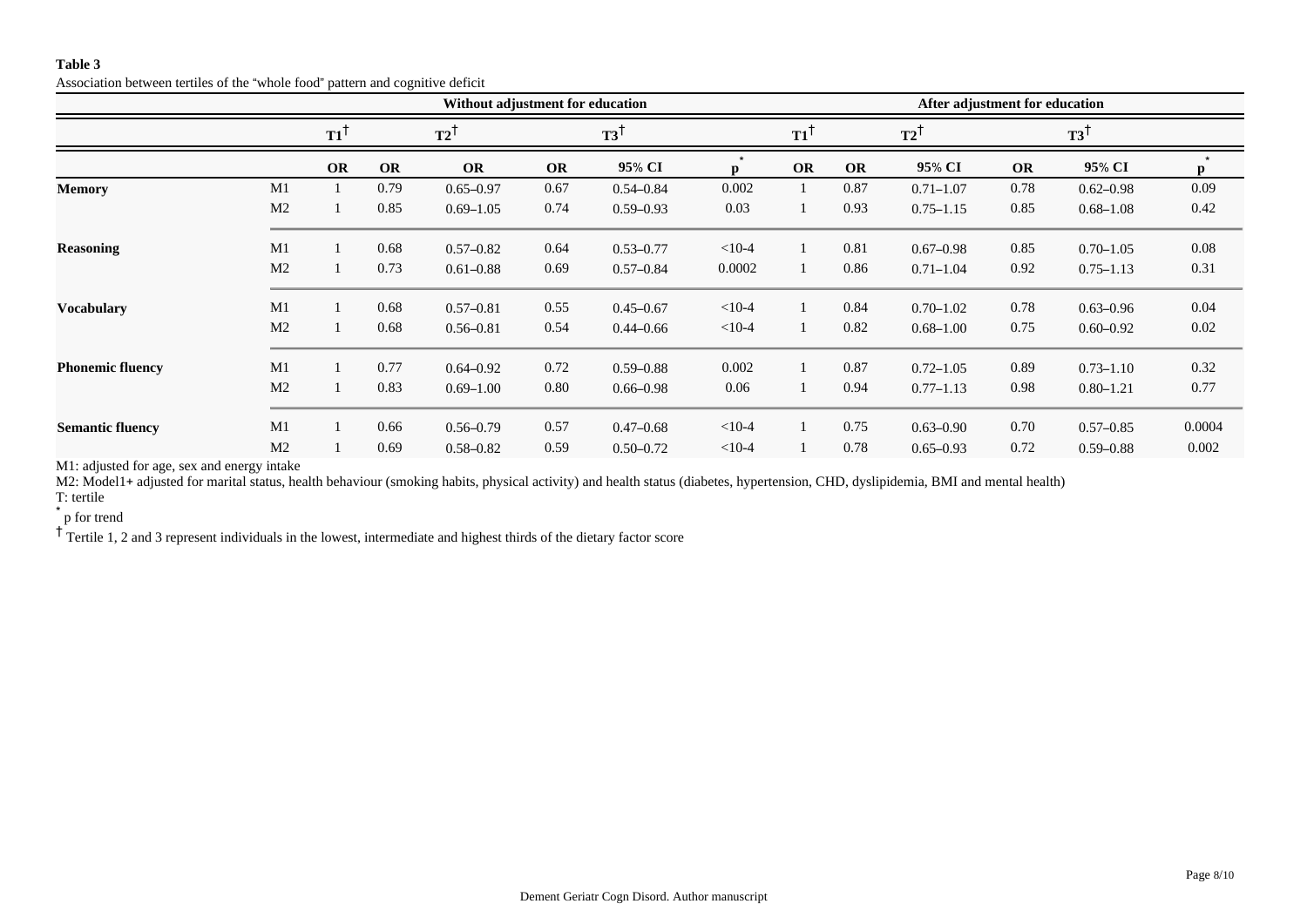Association between tertiles of the "processed food" pattern and cognitive deficit

|                         |                |                |           | Without adjustment for education |           |                | After adjustment for education |                |           |                |                |               |       |
|-------------------------|----------------|----------------|-----------|----------------------------------|-----------|----------------|--------------------------------|----------------|-----------|----------------|----------------|---------------|-------|
|                         |                | $T1^{\dagger}$ |           | $T2^1$                           |           | $T3^{\dagger}$ |                                | $T1^{\dagger}$ |           | $T2^{\dagger}$ | $T3^{\dagger}$ |               |       |
|                         |                | <b>OR</b>      | <b>OR</b> | <b>OR</b>                        | <b>OR</b> | 95% CI         | $\mathbf{p}$                   | <b>OR</b>      | <b>OR</b> | 95% CI         | OR             | 95% CI        | p     |
| <b>Memory</b>           | M1             |                | 1.17      | $0.94 - 1.46$                    | 1.40      | $1.06 - 1.85$  | 0.06                           |                | 1.06      | $0.85 - 1.32$  | 1.15           | $0.87 - 1.55$ | 0.61  |
|                         | M <sub>2</sub> |                | 1.13      | $0.91 - 1.41$                    | 1.26      | $0.95 - 1.67$  | 0.26                           |                | 1.03      | $0.83 - 1.29$  | 1.06           | $0.79 - 1.41$ | 0.92  |
| <b>Reasoning</b>        | M1             |                | 1.37      | $1.13 - 1.66$                    | 1.68      | $1.31 - 2.14$  | $< 10-4$                       |                | 1.14      | $0.93 - 1.39$  | 1.15           | $0.89 - 1.49$ | 0.43  |
|                         | M <sub>2</sub> |                | 1.34      | $1.10 - 1.62$                    | 1.55      | $1.21 - 1.98$  | 0.001                          |                | 1.12      | $0.91 - 1.37$  | 1.09           | $0.84 - 1.42$ | 0.55  |
| <b>Vocabulary</b>       | M1             |                | 1.62      | $1.33 - 1.96$                    | 2.45      | $1.92 - 3.14$  | $< 10-4$                       |                | 1.33      | $1.08 - 1.63$  | 1.63           | $1.25 - 2.13$ | 0.001 |
|                         | M <sub>2</sub> |                | 1.58      | $1.30 - 1.92$                    | 2.36      | 1.84-3.04      | $< 10-4$                       |                | 1.31      | $1.07 - 1.62$  | 1.63           | $1.25 - 2.13$ | 0.001 |
| <b>Phonemic fluency</b> | M1             |                | 1.26      | $1.04 - 1.53$                    | 1.83      | $1.43 - 2.35$  | $<10-4$                        |                | 1.10      | $0.90 - 1.34$  | 1.42           | $1.10 - 1.83$ | 0.02  |
|                         | M <sub>2</sub> |                | 1.23      | $1.01 - 1.49$                    | 1.70      | $1.33 - 2.19$  | $10-4$                         |                | 1.07      | $0.88 - 1.32$  | 1.34           | $1.04 - 1.74$ | 0.06  |
| <b>Semantic fluency</b> | M1             |                | 1.21      | $1.00 - 1.45$                    | 1.68      | $1.33 - 2.12$  | $<10-4$                        |                | 1.04      | $0.86 - 1.26$  | 1.28           | $1.00 - 1.63$ | 0.10  |
|                         | M <sub>2</sub> |                | 1.17      | $0.97 - 1.42$                    | 1.58      | $1.25 - 2.01$  | 0.0005                         |                | 1.02      | $0.84 - 1.24$  | 1.23           | $0.96 - 1.57$ | 0.17  |

M1: adjusted for age, sex and energy intake

M2: Model1+ adjusted for marital status, health behaviour (smoking habits, physical activity) and health status (diabetes, hypertension, CHD, dyslipidemia, BMI and mental health)

T: tertile

\* p for trend

<sup>†</sup> Tertile 1, 2 and 3 represent individuals in the lowest, intermediate and highest thirds of the dietary factor score